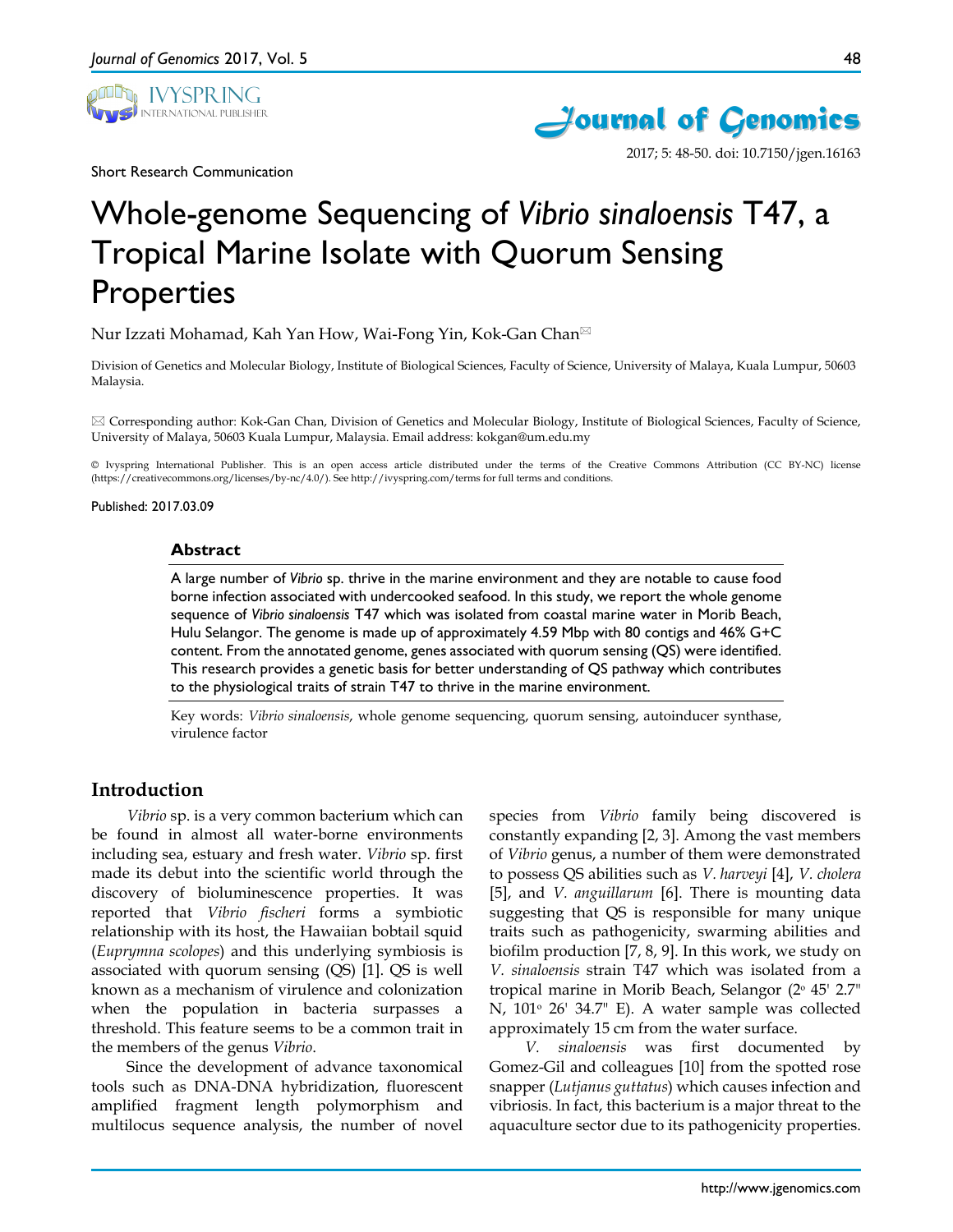The colonization of *V. sinaloensis* has been reported in crustaceans, for example, the white-leg shrimp, *Litopenaeus vannamei* [11]. Here, the sequencing strategy and data of the whole genome of strain T47 is presented to provide better understanding of the marine bacterium as well as insights to the physiological behaviors associated to QS activity.

*V. sinaloensis* strainT47 was cultured in aseptic condition on Luria Bertani Agar (LBA) with 3% NaCl concentration  $(w/v)$  and incubated at 28 $\degree$ C overnight. The genomic DNA of strain T47 was extracted using QIAamp DNA Minikit (Qiagen, Germany) according to the manufacturer's instructions. The quality of the extracted DNA was measured using NanoDrop Spectrophotometer (Thermo Scientific) and Qubit 2.0 fluorometer (Life Technologies). Next, Nextera DNA Prep Kit (Illumina Inc., CA) was used to prepare the sequencing library followed by whole genome sequencing using a personal sequencer, Illumina MiSeq (Illumina Inc., CA). The total reads were assembled into 80 contigs with 43.8 × coverage using CLC Genomic Workbench version 5.1 (CLC Bio, Denmark). The draft genome of strain T47 is made up of 4,599,504 bp with G+C content of 46.12%. The genome sequence has been deposited into GenBank under the accession number JXBJ00000000. The 16S rDNA sequence used in identification of strain T47 [12] was also deposited into NCBI under accession number KR058860.

Based on 16S rDNA sequence, strain T47 was found to have more than 99% similarity to several Vibrio sp. such as *V. variabilis*, *V. caribbeanicus*, and *V. sinaloensis*. On the other hand, annotations of both functional and predicted genes were performed using the Integrated Microbial Genomes (IMG-ER) platform and with GOLD-ID Ga0063884 [13]. As shown in Table 1, the genome was resolved into 4,105 protein coding genes (CDs) and a total of 127 RNA genes which consist of 8 genes responsible for 5S rRNA synthesis, 5 genes for 16S rRNA synthesis, 6 genes for 23S rRNA synthesis and 107 genes for tRNA. From the IMG-ER platform, cluster of orthologous groups (COG) categories showed that a large number of genes are responsible for basic life-sustaining needs of the bacterium. It was found that 310 genes were predicted to contribute to amino acid transport and metabolism, 245 genes are linked to carbohydrate transport and metabolism, 295 involves in signal transduction mechanisms, and 91 genes are related to the virulence and defense regulation (Table 2).

From the annotated genome sequences, a gene associated with QS was found in contig 14. The 1203 bp of *luxM* homologue is analogous to an *N*-acyl homoserine lactone (AHL) synthase, AinS, which can be also found in *V. fischeri* [14, 15]. Hence, it is highly postulated that the autoinducer synthase LuxM is responsible for the production of signaling molecules in strain T47. In this study, the availability of the sequence could contribute to a better understanding of QS system and its role in *V. sinaloensis*.

**Table 1.** Genome features of *V. sinaloensis* strain T47

| Attributes                                                             | Number         | % of Total         |
|------------------------------------------------------------------------|----------------|--------------------|
| DNA, total number of bases                                             | 4, 599, 504    | 100.00             |
| DNA coding number of bases                                             | 4, 053, 747    | 88.13              |
| $DNA G + C number of bases$                                            | 2, 121, 494    | 46.12 <sup>1</sup> |
| DNA scaffolds                                                          | 80             | 100.00             |
| Genes total number                                                     | 4232           | 100.00             |
| Protein coding genes                                                   | 4105           | 97.00              |
| RNA genes                                                              | 127            | 3.00               |
| rRNA genes                                                             | 19             | 0.45               |
| 5S rRNA                                                                | 8              | 0.19               |
| 16S rRNA                                                               | 5              | 0.12               |
| 23S rRNA                                                               | 6              | 0.14               |
| tRNA genes                                                             | 106            | 2.50               |
| Other RNA genes                                                        | $\overline{2}$ | 0.05               |
| Protein coding genes with function<br>prediction                       | 3428           | 81.00              |
| Pseudo genes                                                           | 65             | 1.54               |
| Without function prediction                                            | 677            | 16.00              |
| Protein coding genes with enzymes                                      | 1124           | 26.56              |
| Without enzymes but with candidate<br>KO based enzymes                 | 5              | 0.12               |
| Protein coding genes connected to<br><b>Transporter Classification</b> | 614            | 14.51              |
| Protein coding genes connected to<br>KEGG pathways                     | 1310           | 30.95              |
| Not connected to KEGG pathways                                         | 2795           | 66.04              |
| Protein coding genes connected to<br>KEGG Orthology (KO)               | 2448           | 57.84              |
| Not connected to KEGG Orthology (KO) 1657                              |                | 39.15              |
| Protein coding genes connected to<br>MetaCyc pathways                  | 954            | 22.54              |
| Not connected to MetaCyc pathways                                      | 3151           | 74.46              |
| Protein coding genes with COGs                                         | 3085           | 72.90              |
| Chromosomal Cassettes                                                  | 392            |                    |
| <b>Biosynthetic Clusters</b>                                           | 8              | -                  |
| Genes in Biosynthetic Clusters                                         | 125            | 2.95               |
| Fused Protein coding genes                                             | 136            | 3.21               |
| Protein coding genes coding signal<br>peptides                         | 445            | 10.52              |
| Protein coding genes coding<br>transmembrane proteins                  | 1034           | 24.43              |